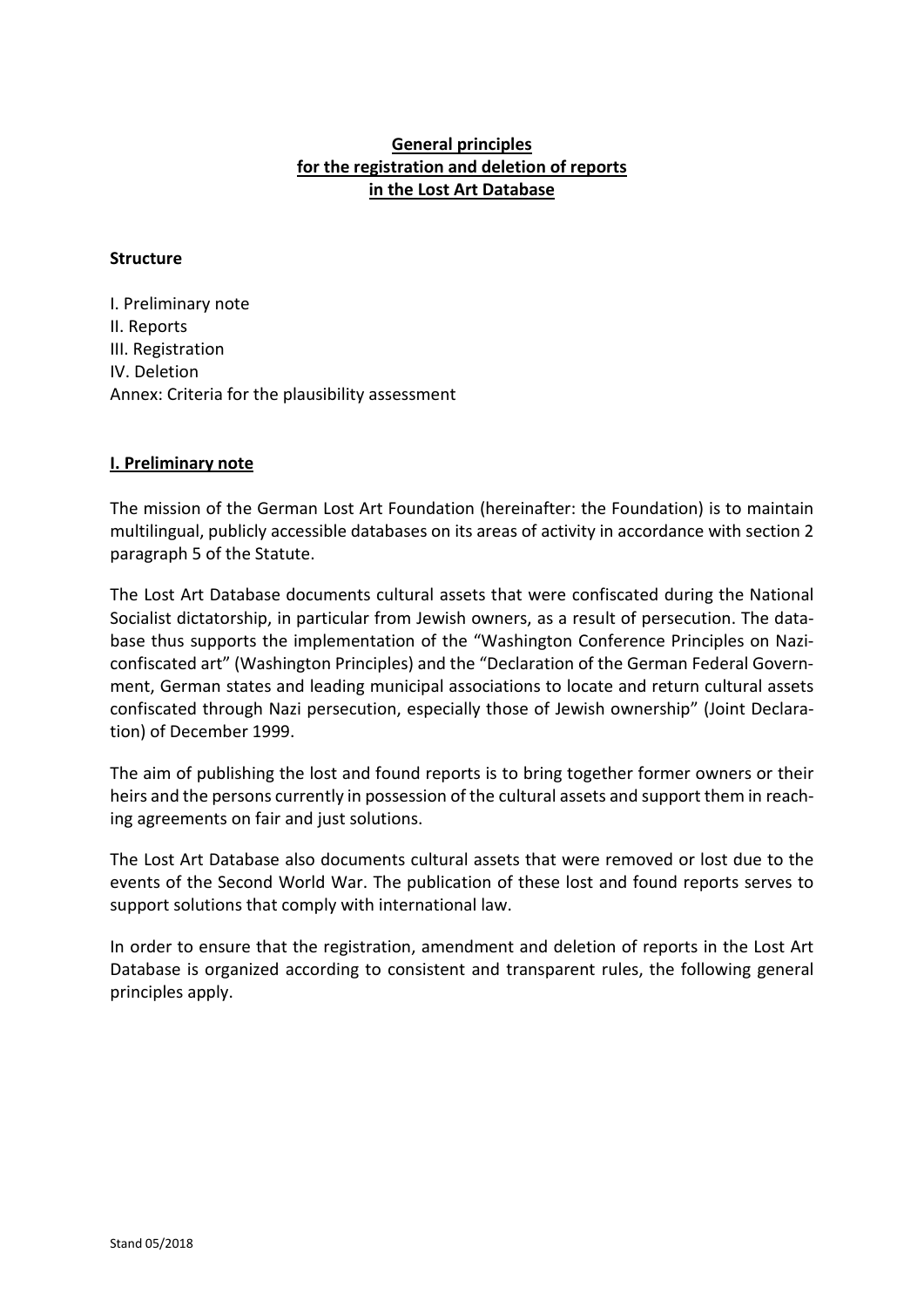- 1. The Lost Art Database includes lost and found reports on the following cultural assets:
	- a. Individual objects and collections that were confiscated as a result of Nazi persecution, or for which this is suspected or cannot be ruled out.
	- b. Individual objects and collections that were removed or lost as a result of events during the Second World War, or for which this is suspected or cannot be ruled out.
- 2. Lost reports include reports on individual objects and collections that have been reported missing by institutions or persons.

Found reports include reports on individual objects and collections that are in the possession of institutions or persons and whose origin is not, or not entirely, clear, or the person entitled to the object or collection is not known.

- 3. The lost and found reports are based solely on the information provided by the reporting party. The Foundation does not undertake any research of its own into the lost and found reports. It merely checks, as far as it is able, whether the information provided by the reporting party is plausible.
- 4. The General Data Protection Regulation (GDPR) in conjunction with the new Federal Data Protection Act (BDSG) applies to the handling of the reports.
- 5. Where an individual object or a collection is documented in the Lost Art Database, the conclusion should not be drawn that it actually is a cultural asset seized through Nazi persecution, or removed or lost as a result of events during the Second World War. Documentation has no bearing on the right of ownership, the power of disposal or the existence of other legal entitlements, neither in favor of nor to the detriment of the respective reporting party or a third party. Registration in the Lost Art Database does not replace any legal assertion that may be made by the entitled institution or person, or other measures for securing rights.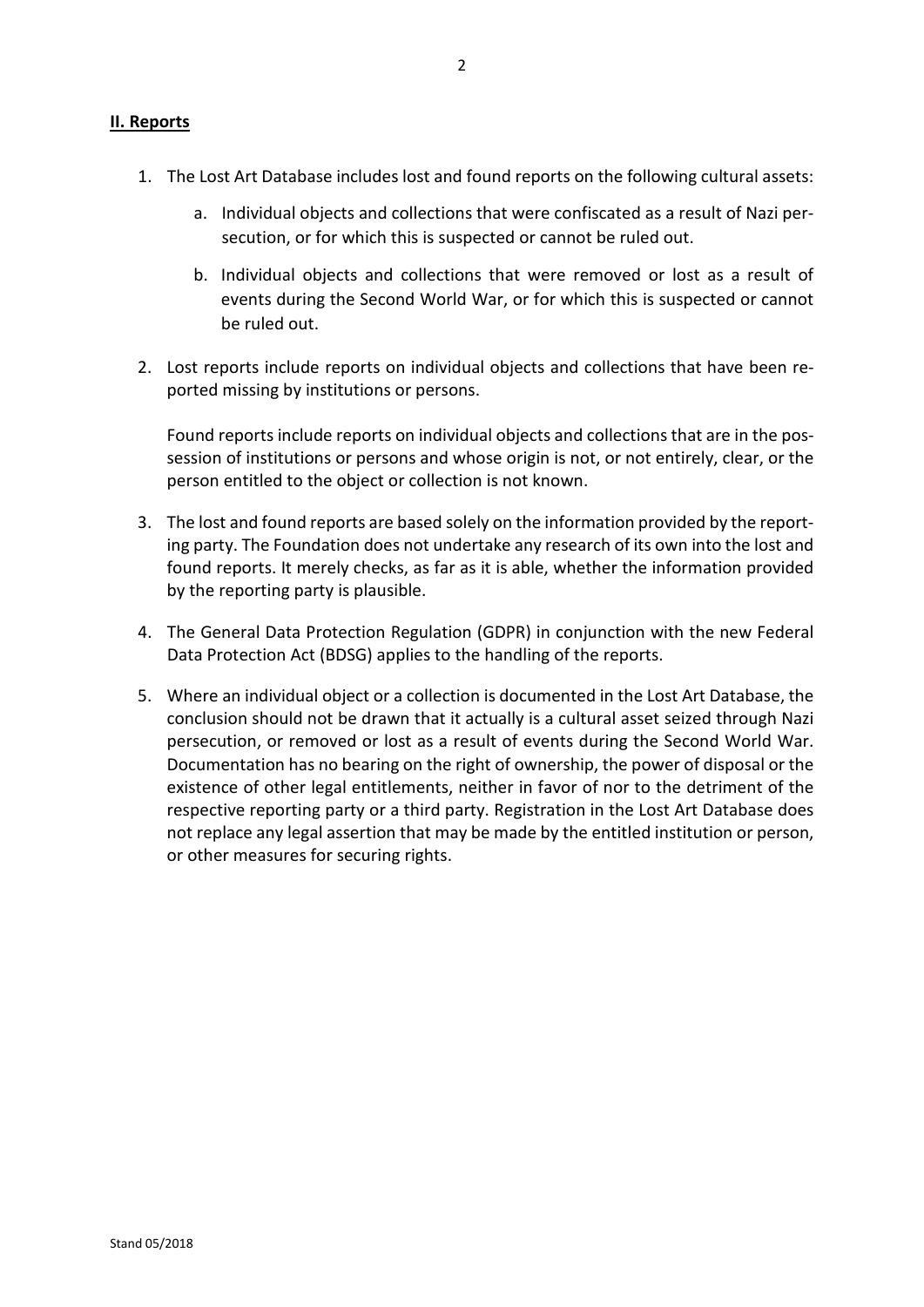### **III. Registration**

- 1. A lost or found report can be registered after a plausibility assessment has been carried out. The plausibility assessment takes into account the criteria listed in the annex.
- 2. In the case of a lost report, the reporting party must plausibly demonstrate that an individual object or a collection was confiscated as a result of Nazi persecution, or was removed or lost during the Second World War, or that such a suspicion cannot be ruled out.
- 3. In the case of a found report, the reporting party must plausibly demonstrate that they are in possession of an individual object or a collection that was confiscated as a result of Nazi persecution, or was removed or lost during the Second World War, or that such a suspicion cannot be ruled out.
- 4. A lost report can be initiated by the former owner or a person authorized to act on behalf of the former owner. A found report can be initiated by the person in possession of the object.
- 5. Written authorization must be presented as proof that the reporting party has power of representation in legal transactions. In other cases, the Foundation can also request proof of authorization of a representative.
- 6. A report must include all the information known to the reporting party about the individual object or collection which makes identification possible. Reports can also be accepted as a collective entry if several individual objects can only be described together as a whole.
- 7. If the reporting party announces new findings after registering the report, the Foundation will carry out another plausibility assessment of the report. Where the assessment has implications for the plausibility of the report, the reporting party will be informed of this and asked to comment.
- 8. The consent of the reporting party is required for publication of the report. Furthermore, the registration of a report also requires the reporting party to confirm the accuracy of the information they have provided and release the Foundation from any liability for potential third-party claims. The relevant form can be downloaded as a PDF from [http://www.lostart.de/declaration-of-consent .](http://www.lostart.de/declaration-of-consent)
- 9. If there are several reports on the same individual object or the same collection and the identity of the work is undisputed, the Foundation is indicated as the point of contact. In the event of inquiries, identifications or changes etc., the Foundation will inform all parties involved.
- 10. If the plausibility of the report is called into question by a third party with evidence to substantiate the claim, and plausibility cannot be re-established by the reporting party, the report is marked as "disputed".
- 11. At the request of the reporting party, their name will not be published with the report.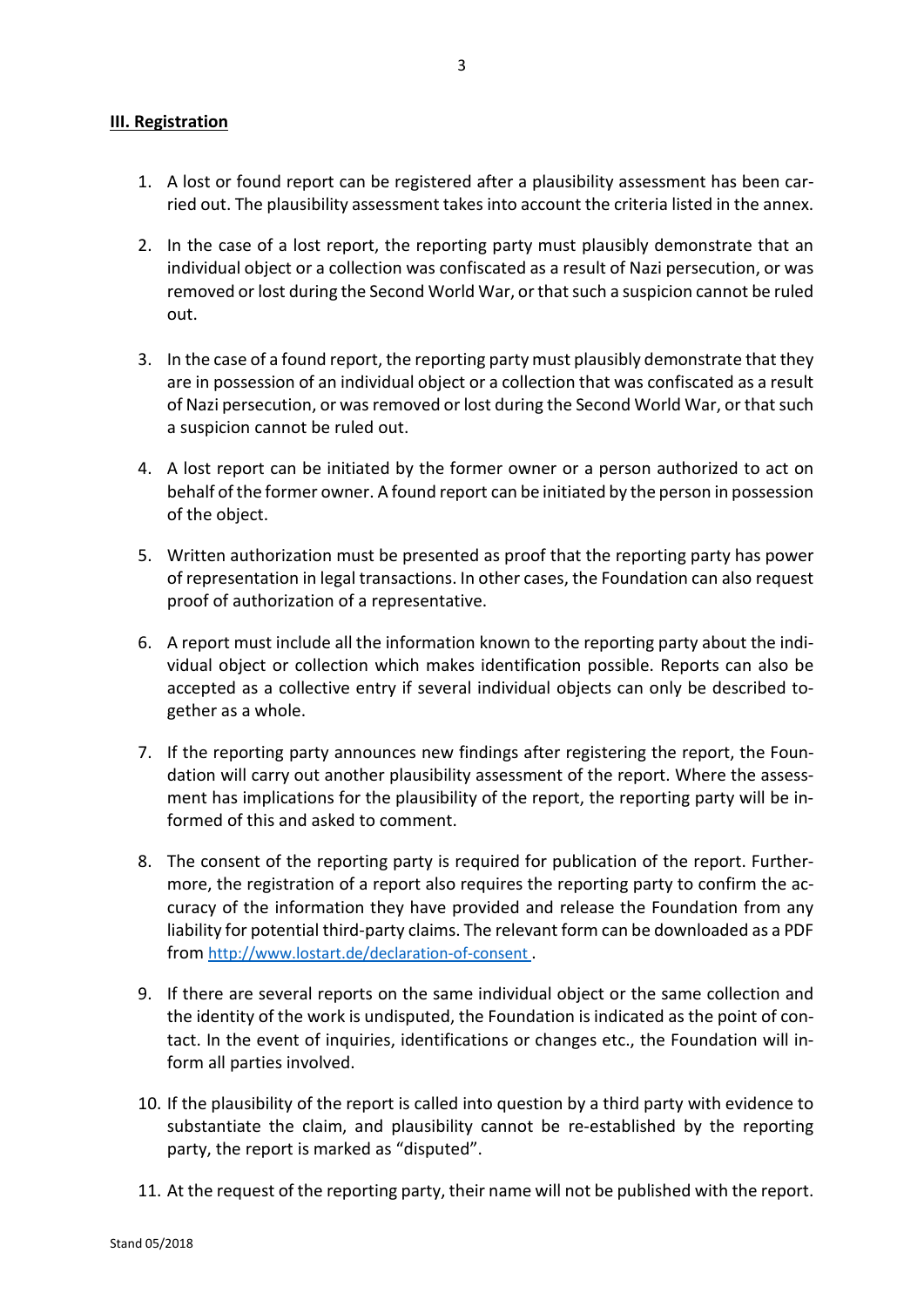In this case, the Foundation is named as the point of contact in order to arrange contact with the reporting party, where necessary.

12. The reporting party is obliged to inform the Foundation immediately of actual or legal changes that concern the individual object or the collection (e.g. auctions, sales, restitutions), their entitlement or their contact details.

# **IV. Deletion**

- 1. Upon written request by the reporting party, the Foundation will delete a report from the Lost Art Database. No reason needs to be given for this. In the case of representation, III.5 shall apply.
- 2. The Foundation can also delete a report without a request. Deletion comes into consideration in particular if:
	- − The reporting party has supplied incorrect information.
	- − Significant information has not been disclosed immediately for the plausibility assessment.
	- − The report has not been made in accordance with the purpose of the database.
	- − The plausibility of the report ceases to apply after registration due to new findings.
- 3. The reporting party will be informed in writing of the deletion of the report.